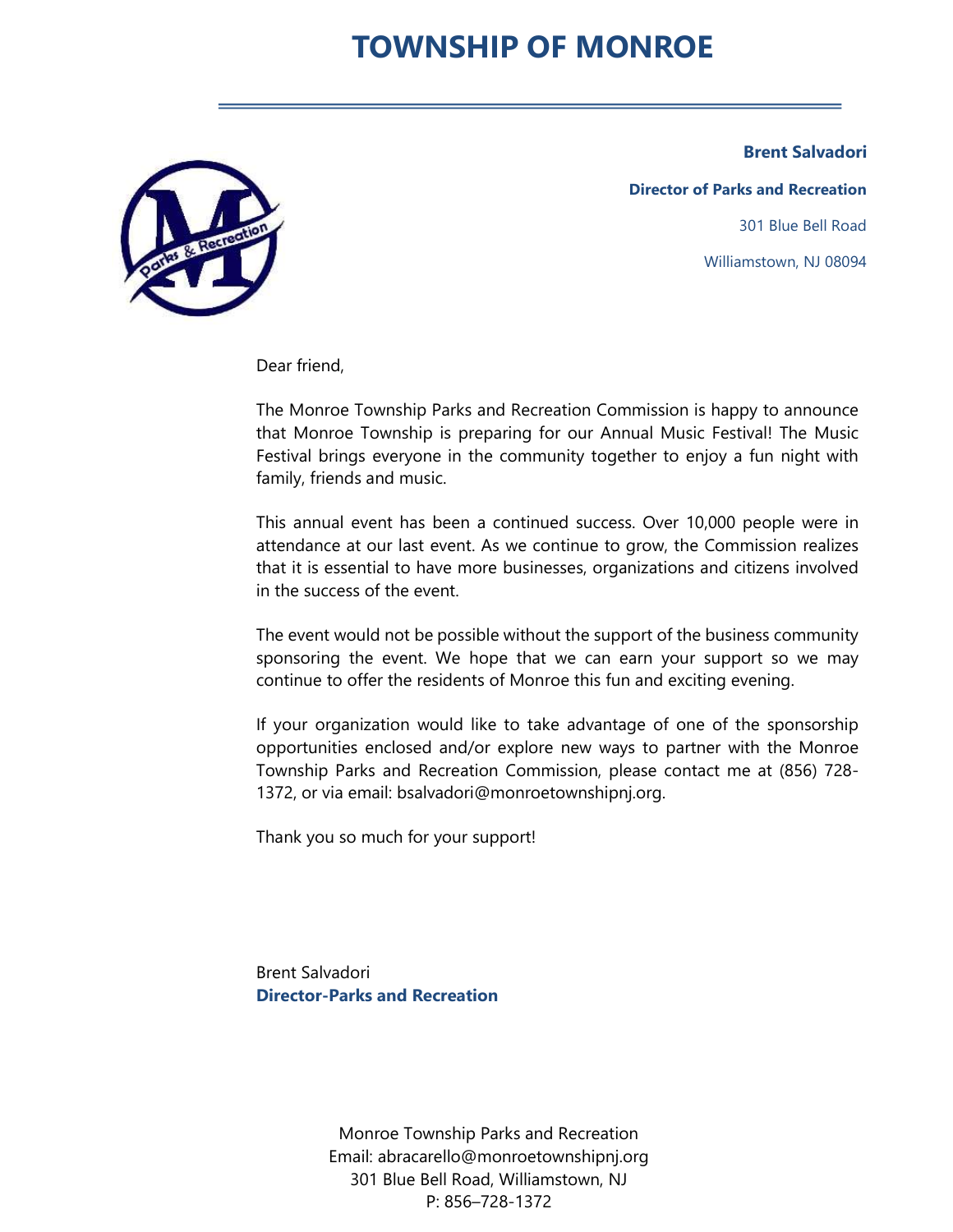## Listed below are the various levels of sponsorship opportunities:

#### PLATINUM SPONSOR: \$3,000

- Prominent recognition as Platinum Sponsor in all event marketing materials: press releases, banners, and flyers
- Table at event with over 100 crafters for hand outs
- 30ft. table space-premium choice/placement
- Banner displayed at event on main stage (5x10)
- Acknowledgment at podium multiple times during event
- Logo on event posters, web advertisements and flyers
- Plaque to place in business

## GOLD SPONSOR: \$1,500

- Recognition in all event marketing materials: press releases, banners and flyers
- Table at event with over 100 crafters for hand outs
- 30ft. table space-premium choice/placement
- Banner displayed at event on main stage (3x5)
- Acknowledgment at podium
- Logo on event posters, web advertisements and flyers (see final page-medium logo size)
- Plaque to place in business

## SILVER SPONSOR: \$500

- Recognition in all event marketing materials: press releases, banners and flyers
- Table at event with over 100 crafters for hand outs
- 10ft. table space-preferred choice/placement
- Acknowledgment at podium
- Logo on event posters, web advertisements and flyers (see final page-small logo size)
- Plaque to place in business

#### BLUE LEVEL SPONSOR: \$250

- Company recognition as in all event marketing materials: press releases, banners, and flyers
- Acknowledgment at podium multiple times during event
- Company Name listed on web advertisements
- Plaque to place in business

#### YELLOW LEVEL SPONSOR: \$100

- Acknowledgment at podium multiple times during event
- Company Name listed on web advertisements

#### GREEN LEVEL SPONSOR: \$50

- Acknowledgment at podium
- Company Name listed on web advertisements

# Payment Information

 $\Box$  Enclosed is my check made payable to **Monroe Township Parks and Recreation**